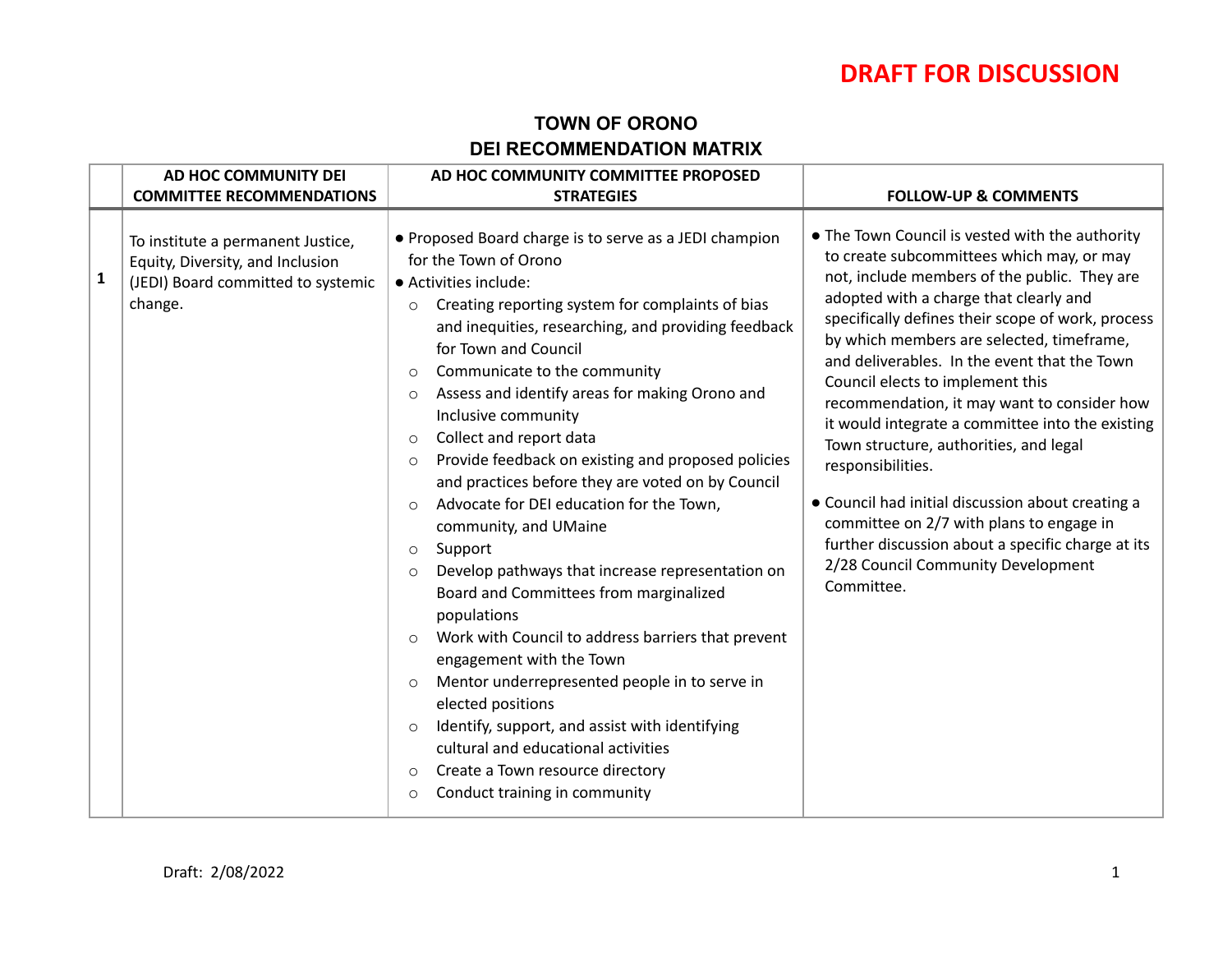| $\overline{2}$ | Require annual DEI training sessions<br>to all Town employees, volunteers,<br>representatives, officials, and RSU<br>officials. | • Require all town-employees, elected officials, and<br>appointed officials to participate in on-going training,<br>reflection, and dialogue around DEI to ensure all<br>residents receive respectful and equitable access to<br>town resources and support<br>• Create community-guidelines sheet or a toolkit for all<br>employees / elected officials for best practices language<br>choices and use. | • All Town employees receive annual basic DEI<br>and respectful work environment training<br>Other training is provided based upon<br>$\circ$<br>departmental responsibilities and best<br>practices<br>• Members of the executive management team<br>and key supervisory staff receive training<br>• Town volunteers vary greatly in duties<br>performed, interaction with the public, and<br>discretion/decision making authority. If<br>Council would like to pursue requiring training<br>for volunteers, it may want to do so through an<br>overarching policy that consider the types of<br>duties volunteers perform - for example, a<br>volunteer planning board member or someone<br>coaching a recreation program differ in their<br>roles, duties, and expectations from an<br>individual making ice overnight, running a<br>chainsaw to make trails, or planting flowers.<br>• The Town has no authority to require training<br>for RSU officials, that would need to be<br>addressed to the RSU Board of Directors<br>• Councilors developed and adopted a DEI<br>Glossary that has been posted on the Town<br>website. |
|----------------|---------------------------------------------------------------------------------------------------------------------------------|----------------------------------------------------------------------------------------------------------------------------------------------------------------------------------------------------------------------------------------------------------------------------------------------------------------------------------------------------------------------------------------------------------|--------------------------------------------------------------------------------------------------------------------------------------------------------------------------------------------------------------------------------------------------------------------------------------------------------------------------------------------------------------------------------------------------------------------------------------------------------------------------------------------------------------------------------------------------------------------------------------------------------------------------------------------------------------------------------------------------------------------------------------------------------------------------------------------------------------------------------------------------------------------------------------------------------------------------------------------------------------------------------------------------------------------------------------------------------------------------------------------------------------------------------------|
|----------------|---------------------------------------------------------------------------------------------------------------------------------|----------------------------------------------------------------------------------------------------------------------------------------------------------------------------------------------------------------------------------------------------------------------------------------------------------------------------------------------------------------------------------------------------------|--------------------------------------------------------------------------------------------------------------------------------------------------------------------------------------------------------------------------------------------------------------------------------------------------------------------------------------------------------------------------------------------------------------------------------------------------------------------------------------------------------------------------------------------------------------------------------------------------------------------------------------------------------------------------------------------------------------------------------------------------------------------------------------------------------------------------------------------------------------------------------------------------------------------------------------------------------------------------------------------------------------------------------------------------------------------------------------------------------------------------------------|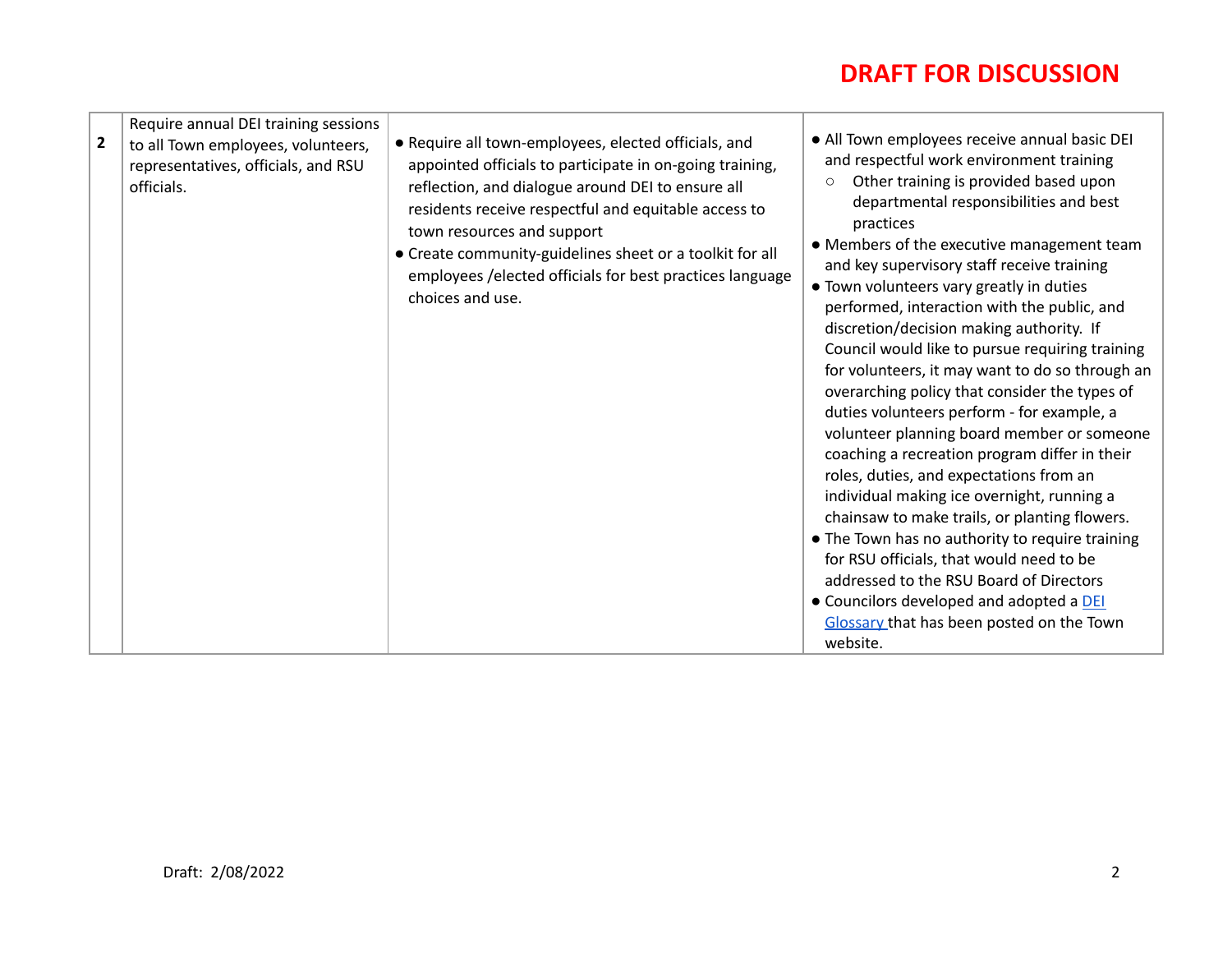| Town and Council systematically<br>3<br>assess diversity, equity and<br>inclusion in reviewing budget<br>allocations, decision making and<br>policy development so marginalized<br>populations strategically have<br>greater opportunity to access to<br>services | • Develop DEI tool for Town, Council and community to<br>use in considering and making decisions leveraging<br>current best practices tools                             | • Councilor Gardner developed a draft municipal<br>toolkit to use when developing policy with<br>plans to discuss with the Town Council<br>Community Development Committee at its<br>2/28/22 meeting.                                                                                                                                                                                                                                                                                                                                                                                                                                                     |
|-------------------------------------------------------------------------------------------------------------------------------------------------------------------------------------------------------------------------------------------------------------------|-------------------------------------------------------------------------------------------------------------------------------------------------------------------------|-----------------------------------------------------------------------------------------------------------------------------------------------------------------------------------------------------------------------------------------------------------------------------------------------------------------------------------------------------------------------------------------------------------------------------------------------------------------------------------------------------------------------------------------------------------------------------------------------------------------------------------------------------------|
| Strengthen partnerships with the<br>4<br>University of Maine to support<br>town-gown inclusion, planning, and<br>equity efforts as well as other work.                                                                                                            | • Partner with student organizations on campus to pull<br>their activities into the greater community<br>. Build on and promote Town/RSU 26/UMaine DEI<br>collaboration | • Capitalizing on existing information<br>relationships across campus, Management and<br>key departmental staff formed a formal<br>partnership focused on DEI efforts with<br>UMaine officials charged with leading Student<br>Life and International Programs. This includes<br>building relationships across campus and<br>various Town departments to support and<br>promote campus activities and planning<br>Town/Gown joint activities.<br>• Staff is not aware of a joint DEI collaboration or<br>initiative with UMaine, RSU 26, and the Town.<br>However, fostering ongoing partnerships<br>between UMaine and the Town are a staff<br>priority. |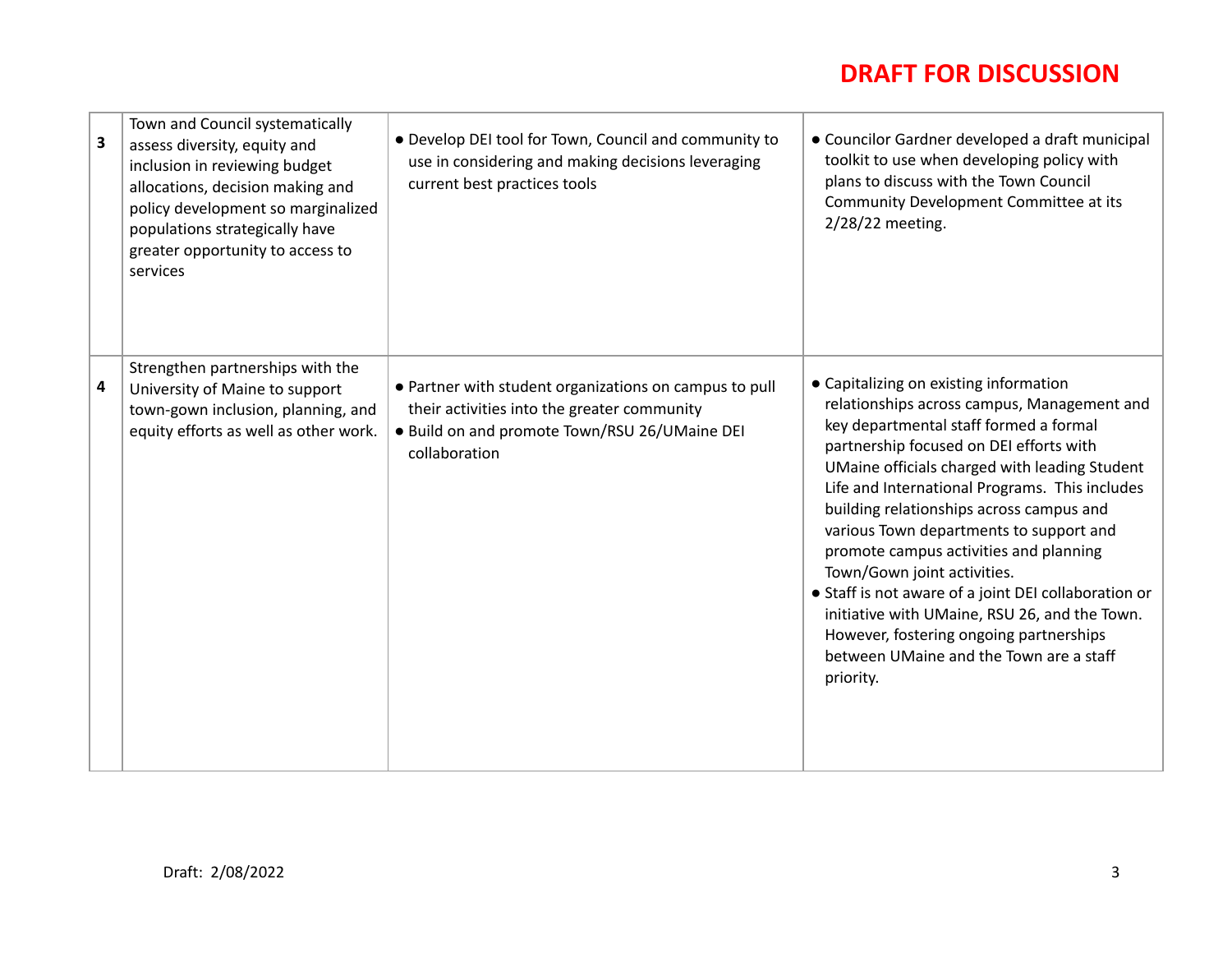| 5 | Increase transparency of Town<br>governance for the community by<br>creating equitable and inclusive<br>practices that equitably<br>communicates policies, procedures,<br>visions/missions from all levels of<br>Town employees and departments.                                                                                                          | • Promote awareness of unique Town services that<br>residents may not use on a regular basis. (Civil Rights'<br>Liaison and Public Health Officer)                                                                                                                                                                                                                                                                                                                                                                                                                                                                            | • Staff is working to update the Town website to<br>better communicate the Town's commitment<br>to DEI, clearly identify ways the public can<br>communicate with staff, educate about Town<br>services, and provide information about how<br>the public can engage the governance process.<br>Currently, effort is being woven into staff's<br>existing workload and being done on a<br>piecemeal basis.<br>• The Town currently has a Civil Rights Liaison,<br>Captain Scott Lajoie, who has been trained by<br>the Maine Attorney General's Office. In<br>addition to Captain Lajoie, the Town Manager<br>also functions as point person to hear concerns<br>and address issues related to the provision of<br>equitable Town service delivery. |
|---|-----------------------------------------------------------------------------------------------------------------------------------------------------------------------------------------------------------------------------------------------------------------------------------------------------------------------------------------------------------|-------------------------------------------------------------------------------------------------------------------------------------------------------------------------------------------------------------------------------------------------------------------------------------------------------------------------------------------------------------------------------------------------------------------------------------------------------------------------------------------------------------------------------------------------------------------------------------------------------------------------------|---------------------------------------------------------------------------------------------------------------------------------------------------------------------------------------------------------------------------------------------------------------------------------------------------------------------------------------------------------------------------------------------------------------------------------------------------------------------------------------------------------------------------------------------------------------------------------------------------------------------------------------------------------------------------------------------------------------------------------------------------|
| 6 | Assess and expand Town and<br>human resource practices to create<br>intentional and equitable pathways<br>to attract, hire, and/or retain at all<br>levels of civic engagement, Town<br>and its representatives for people<br>of color, people from the<br>LGBTQIA2S+ community, people of<br>limited economic resources and<br>people with disabilities. | • Post employment and volunteer job announcements in<br>multiple public & private places<br>. Publicize and expand training provided to Town's hiring<br>leaders on implicit bias and hiring<br>• Offer educational sessions for community on how to<br>apply and engage with Town and committees that<br>encourage participation and recruitment<br>• Promote Town Council meetings, specifically to<br>university permanent residents<br>• Create a centralized and up to date resource on Town<br>website and/or Orono Observer that includes: UMaine,<br>RSU, Town, and Penobscot Nation community events &<br>happenings | • With regard to employment practices, the<br>Town currently:<br>Posts employment announcements<br>$\circ$<br>electronically on its website, Indeed, Maine<br>Municipal Association, UMaine job board,<br>Maine Career Center, and relevant<br>professional websites. Outside searches<br>for Department Heads and Town Manager<br>positions would be expanded to a national<br>search.<br>Relevant Town staff is engaging in DEI<br>$\circ$<br>leadership and HR related training as well<br>as extensive continuing professional<br>development through active memberships<br>in Society for Human Resource Managers,<br>National Public Employers Labor Relations                                                                              |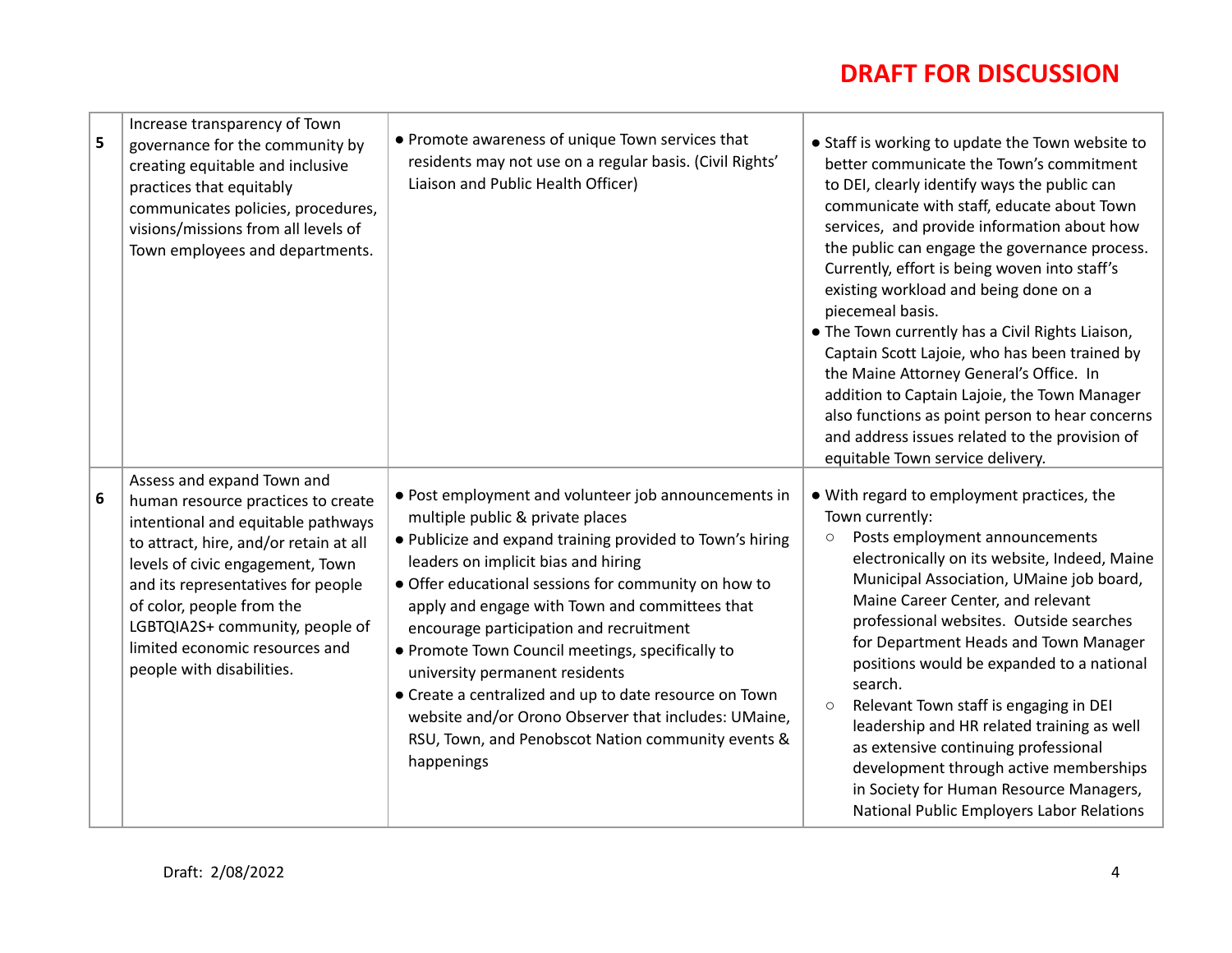| 6                       | (Continued)                                                                                                                                                 |                                                                                                                                                                                                                                                                                                                                                                                                                                                                                                                                                   | Association, Maine Municipal Association,<br>Diversity Hiring Coalition of Maine, etc.<br>Staff is engaging in a review of job<br>$\circ$<br>descriptions and collective bargaining<br>agreements to remove recruitment barriers<br>(unnecessary pre-employment<br>requirements, residency/off-duty response<br>limitations, etc.)<br>. Town Council related meetings are promoted<br>on the Town website and social media<br>accounts. Members of the public can also sign<br>up for direct emails and texts about meetings<br>(and other service related notices). The Orono<br>Observer, delivered through USPS mail to every<br>Orono current residence, provides the dates<br>and times of the monthly Town Council and<br>Planning Board meetings for the next three<br>months. |
|-------------------------|-------------------------------------------------------------------------------------------------------------------------------------------------------------|---------------------------------------------------------------------------------------------------------------------------------------------------------------------------------------------------------------------------------------------------------------------------------------------------------------------------------------------------------------------------------------------------------------------------------------------------------------------------------------------------------------------------------------------------|---------------------------------------------------------------------------------------------------------------------------------------------------------------------------------------------------------------------------------------------------------------------------------------------------------------------------------------------------------------------------------------------------------------------------------------------------------------------------------------------------------------------------------------------------------------------------------------------------------------------------------------------------------------------------------------------------------------------------------------------------------------------------------------|
| $\overline{\mathbf{z}}$ | Create equitable systems to<br>promote and recognize the value of<br>diverse populations and businesses<br>choosing, investing in, and staying<br>in Orono. | • Recruit volunteer mentors for new residents to help<br>learn to navigate local government & community<br>services.<br>• Equip front facing employees with basic translation<br>tools/handouts and suggested resources for further<br>translation resources<br>• Revitalize Parks & Recreation to offer more programs<br>and improve program accessibility, particularly for<br>those with limited information, digital access and<br>economic resources<br>Assess community satisfaction on rec programming,<br>and expand and add new programs | • The Town website has been equipped with the<br>Google Translate widget to provide<br>rudimentary translation in a wide variety of<br>languages<br>• Parks and Recreation staff has implemented<br>the following:<br>Advertisements for programs are<br>$\bigcirc$<br>distributed through website, social media<br>platforms, push emails to all who have<br>active accounts in departmental<br>registration software, postings on Town<br>sign, notices/articles in the Orono<br>Observer, and (when applicable) paper                                                                                                                                                                                                                                                              |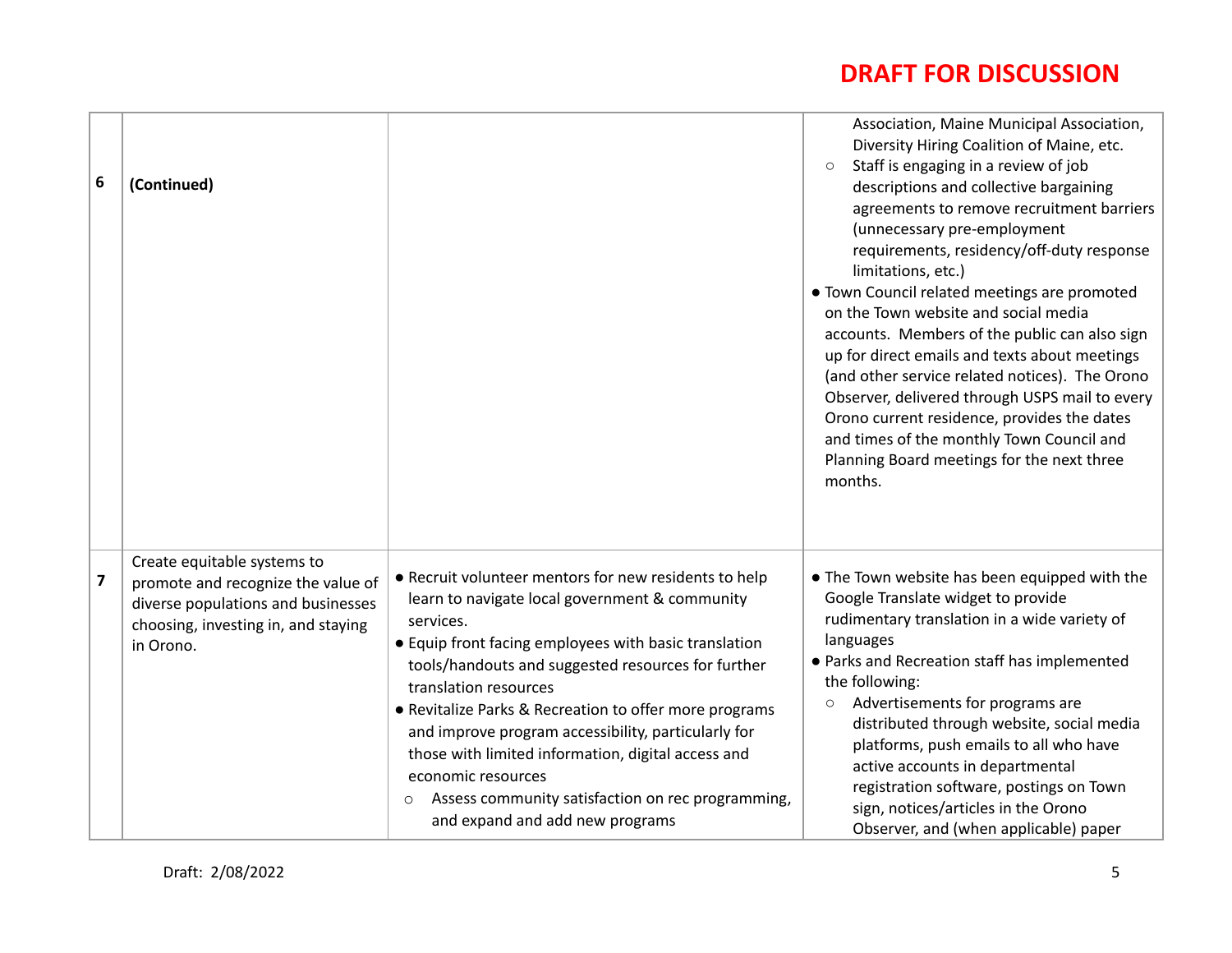| $\overline{\mathbf{z}}$ | (Continued) | Expand and offer childcare<br>$\circ$<br>Offer free pool access for residents<br>$\circ$<br>Offer adult sports leagues<br>$\circ$<br>• Provide more spaces to walk downtown, add sidewalk<br>or block vehicle access to alley between Mill St and<br>Pine St parking lot<br>• Assess and improve safety for all people, including<br>keeping public areas well lit<br>• Host regular community gatherings re DEI topics and<br>experiences<br>• Increase business & housing accessibility and<br>proactively monitor for potential complaints<br>• Address economic barriers to success<br>Evaluate impact of property taxes<br>$\circ$<br>Provide more opportunities for inclusion for those<br>$\circ$<br>with lower incomes<br>Provide affordable childcare and universal Pre-K<br>$\circ$<br>More workforce housing<br>$\circ$<br>More public transit - expand BBOE to year round<br>$\circ$<br>and expand hours<br>Establish Town Office hours to accommodate<br>$\circ$<br>working individuals<br>More free community events<br>$\circ$ | flyers sent home to K-5 students as well as<br>post information in a static location at Asa<br>Adams School.<br>Satisfaction surveys are administered after<br>$\circ$<br>formal programs (and midway through the<br>school year for the afterschool program).<br>The Town is not currently licensed as a<br>$\circ$<br>childcare provider; however, it does offer<br>or partner to offer Recreation Afterschool<br>(Monday-Friday 3-5:30PM) and Summer<br>Recreation Daycamp (Monday - Friday all<br>day).<br>• Council previously considered and declined to<br>move forward on a greenspace in the alleyway<br>between Mill Street and the Pine Street<br>Municipal Parking Lot. At that time Council<br>declined to pursue the idea as there was no<br>clear support for the concept from the area<br>businesses, significant legal issues (at the time)<br>related to boundaries and ownership, and<br>limited financial resources. In the intervening<br>years, the Town entered into a boundary<br>settlement agreement with one of the abutting<br>property owners and is currently working with<br>a UMaine Civil Engineering Capstone team to<br>evaluate the potential of developing a<br>greenspace in this area. It is expected that this<br>item will return for Council discussion later in<br>2022. |
|-------------------------|-------------|-----------------------------------------------------------------------------------------------------------------------------------------------------------------------------------------------------------------------------------------------------------------------------------------------------------------------------------------------------------------------------------------------------------------------------------------------------------------------------------------------------------------------------------------------------------------------------------------------------------------------------------------------------------------------------------------------------------------------------------------------------------------------------------------------------------------------------------------------------------------------------------------------------------------------------------------------------------------------------------------------------------------------------------------------|---------------------------------------------------------------------------------------------------------------------------------------------------------------------------------------------------------------------------------------------------------------------------------------------------------------------------------------------------------------------------------------------------------------------------------------------------------------------------------------------------------------------------------------------------------------------------------------------------------------------------------------------------------------------------------------------------------------------------------------------------------------------------------------------------------------------------------------------------------------------------------------------------------------------------------------------------------------------------------------------------------------------------------------------------------------------------------------------------------------------------------------------------------------------------------------------------------------------------------------------------------------------------------------------------------------------|
|                         |             |                                                                                                                                                                                                                                                                                                                                                                                                                                                                                                                                                                                                                                                                                                                                                                                                                                                                                                                                                                                                                                               | . The Town of Orono currently employs one<br>Code Enforcement Officer who is responsible<br>for all permitting and enforcement actions for<br>the Town. With limited staffing, the Town has<br>adopted a complaint driven approach to                                                                                                                                                                                                                                                                                                                                                                                                                                                                                                                                                                                                                                                                                                                                                                                                                                                                                                                                                                                                                                                                               |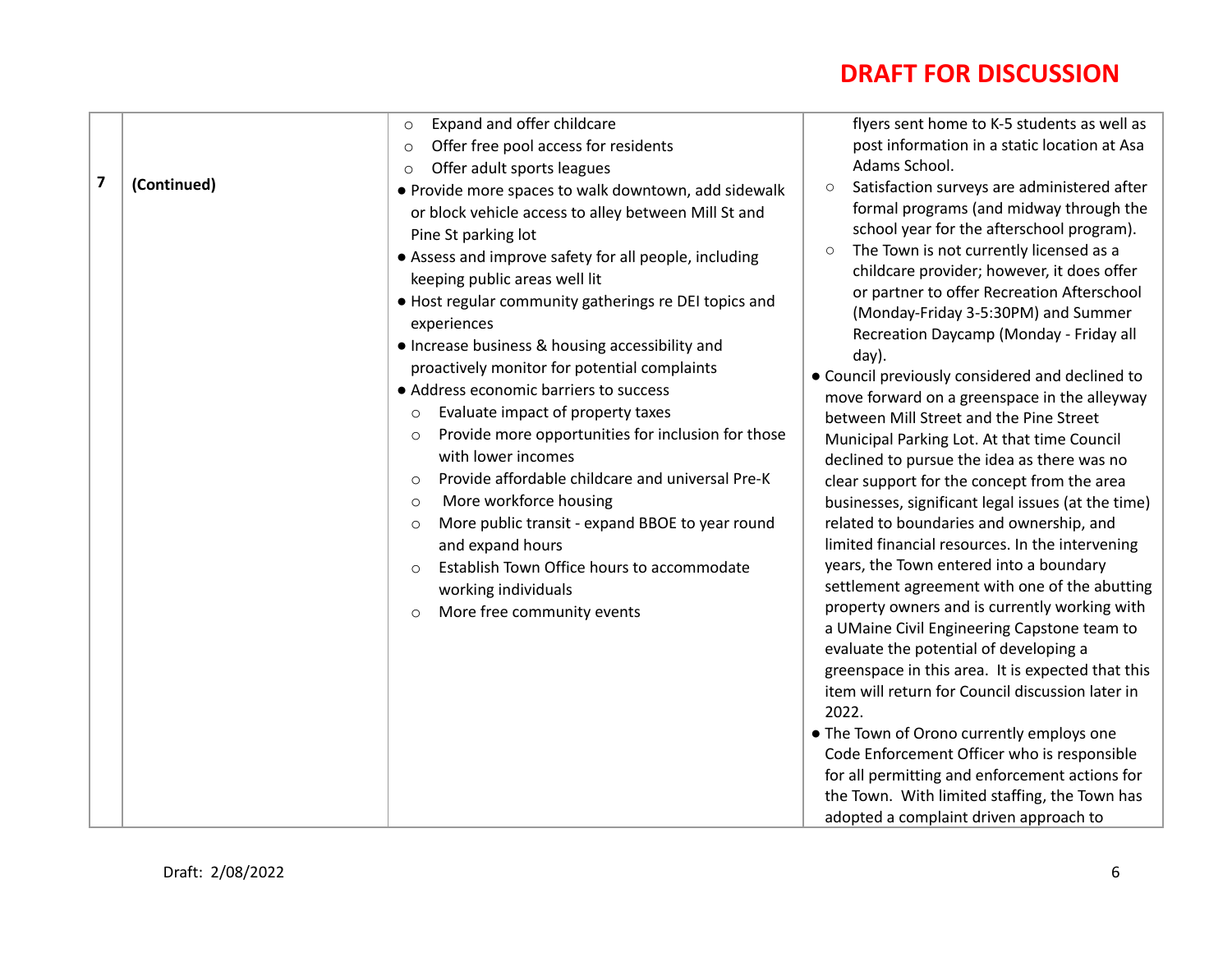|   |             | violations. The department could adopt a          |
|---|-------------|---------------------------------------------------|
|   |             | proactive and consistent proactive approach if    |
|   |             | additional staff were added to the Code           |
|   |             | Enforcement Office.                               |
|   |             | • The Black Bear Orono Express is run through a   |
| 7 | (Continued) | contract with the City of Bangor and funded       |
|   |             | equally by the Town of Orono and University of    |
|   |             | Maine (approximately \$200,000/year). The         |
|   |             | current hours of operation are reviewed           |
|   |             | regularly and established by a                    |
|   |             | Town/UMaine/City of Bangor Transit                |
|   |             | Committee based upon ridership data.              |
|   |             | Additional hours or days of operation will result |
|   |             | in a cost increase, which may (or may not) be     |
|   |             | shared with UMaine.                               |
|   |             | • The Town Office is open to the public Monday    |
|   |             | through Thursday 7:30AM - 5:30PM. Most all        |
|   |             | basic services offered at the Town Office can     |
|   |             | also be conducted online 24/7 or via drop box     |
|   |             | after hours for those who are unable to make it   |
|   |             | in during regular business hours.                 |
|   |             | • The Town supports a variety of free             |
|   |             | programming for the community - both by           |
|   |             | directly providing and by supporting efforts led  |
|   |             | by community groups/Individuals: Orono's          |
|   |             | birthday celebration, Street & Stream Clean Up    |
|   |             | (w/BBQ), Artsapalooza, Pride Month activities,    |
|   |             | Summer Concert Series, Halloween events,          |
|   |             | Community Thanksgiving Dinner, Do Good            |
|   |             | December, and various events to support           |
|   |             | Special Olympics. These events have been          |
|   |             | impacted by the pandemic, but planned to          |
|   |             | return.                                           |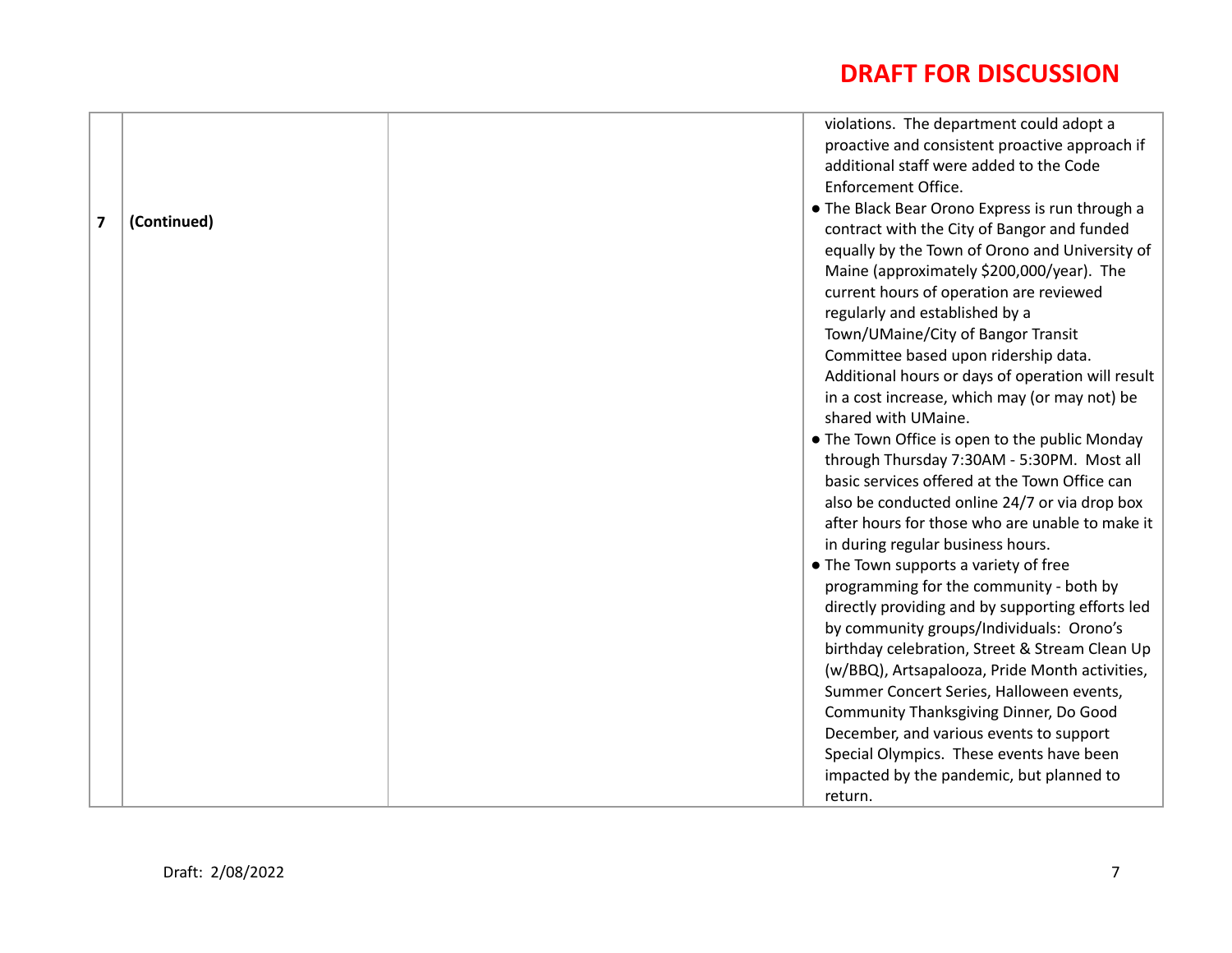| Provide strategic support to<br>8<br>continue the efforts of reform made<br>by the Orono Police and Fire<br>departments and EMS personnel. | • Continue, expand and regularly update public safety<br>professionals on: de-escalation; restorative justice;<br>mediation practices; intercultural competency; social<br>justice model and equitable policing; inclusiveness and<br>implicit bias; diversity of residents; community policing;<br>and mental health response considerations<br>• Continue/expand OPD Community Policing Program<br>Add social workers/mental health professionals<br>$\circ$<br>Send non-uniformed officers to non-violent calls<br>$\bigcirc$<br>Add opportunities for funding public programming<br>$\circ$<br>Have a BBQ to get to know PD/FD/EMS<br>$\circ$<br>• Expand body camera policy to require recording every<br>interaction with the public<br>• Use recordings for training and supervision<br>• Increase transparency by communicating policies to<br>public and JEDI board<br>• Prioritize and reward de-escalation, restorative justice,<br>mediation, and life-saving behaviors<br>• Evaluate and promote policies for community-minded<br>ethics, safety, and inclusion for immigrants and new<br>Americans<br>• Expand public safety personnel screening re: DEI<br>before hire<br>• Expand code of conduct for officers to promise positive<br>engagement with underrepresented groups of people | • Public Safety response personnel (Police and<br>Fire) engage in extensive professional<br>development related to bias, mental health,<br>community policing, and de-escalation<br>practices.<br>• The Orono Fire Department has adopted a<br>Human Dignity Statement that reflects the<br>department's core response philosophy.<br>Training is planned in 2022 related to providing<br>EMS services to individuals who are<br>transgender.<br>. The Town remains deeply committed to its<br>community policing mission at all levels of the<br>organization, including its formalized<br>Community Policing Division (CPD). One of the<br>CDP's priorities is to expand upon the<br>community policing model by employing<br>non-enforcement methods to address root<br>causes and resolve conflict.<br>· OPD officers wear body cameras while on duty.<br>Currently policy requires them to engage the<br>cameras when responding and/or engaging in<br>meaningful interactions with the public. This<br>footage is archived based upon law<br>enforcement best practices and used for<br>incident debriefing, training, review of<br>complaints, and random supervision (as<br>required by adopted supervisory policies).<br>. Town and Department policies are public and<br>available.<br>• During the employment review process, the<br>Town intensively screens applicants for |
|--------------------------------------------------------------------------------------------------------------------------------------------|---------------------------------------------------------------------------------------------------------------------------------------------------------------------------------------------------------------------------------------------------------------------------------------------------------------------------------------------------------------------------------------------------------------------------------------------------------------------------------------------------------------------------------------------------------------------------------------------------------------------------------------------------------------------------------------------------------------------------------------------------------------------------------------------------------------------------------------------------------------------------------------------------------------------------------------------------------------------------------------------------------------------------------------------------------------------------------------------------------------------------------------------------------------------------------------------------------------------------------------------------------------------------------------------------------|-----------------------------------------------------------------------------------------------------------------------------------------------------------------------------------------------------------------------------------------------------------------------------------------------------------------------------------------------------------------------------------------------------------------------------------------------------------------------------------------------------------------------------------------------------------------------------------------------------------------------------------------------------------------------------------------------------------------------------------------------------------------------------------------------------------------------------------------------------------------------------------------------------------------------------------------------------------------------------------------------------------------------------------------------------------------------------------------------------------------------------------------------------------------------------------------------------------------------------------------------------------------------------------------------------------------------------------------------------------------------------------------|
|                                                                                                                                            |                                                                                                                                                                                                                                                                                                                                                                                                                                                                                                                                                                                                                                                                                                                                                                                                                                                                                                                                                                                                                                                                                                                                                                                                                                                                                                         | personality traits and character that align with                                                                                                                                                                                                                                                                                                                                                                                                                                                                                                                                                                                                                                                                                                                                                                                                                                                                                                                                                                                                                                                                                                                                                                                                                                                                                                                                        |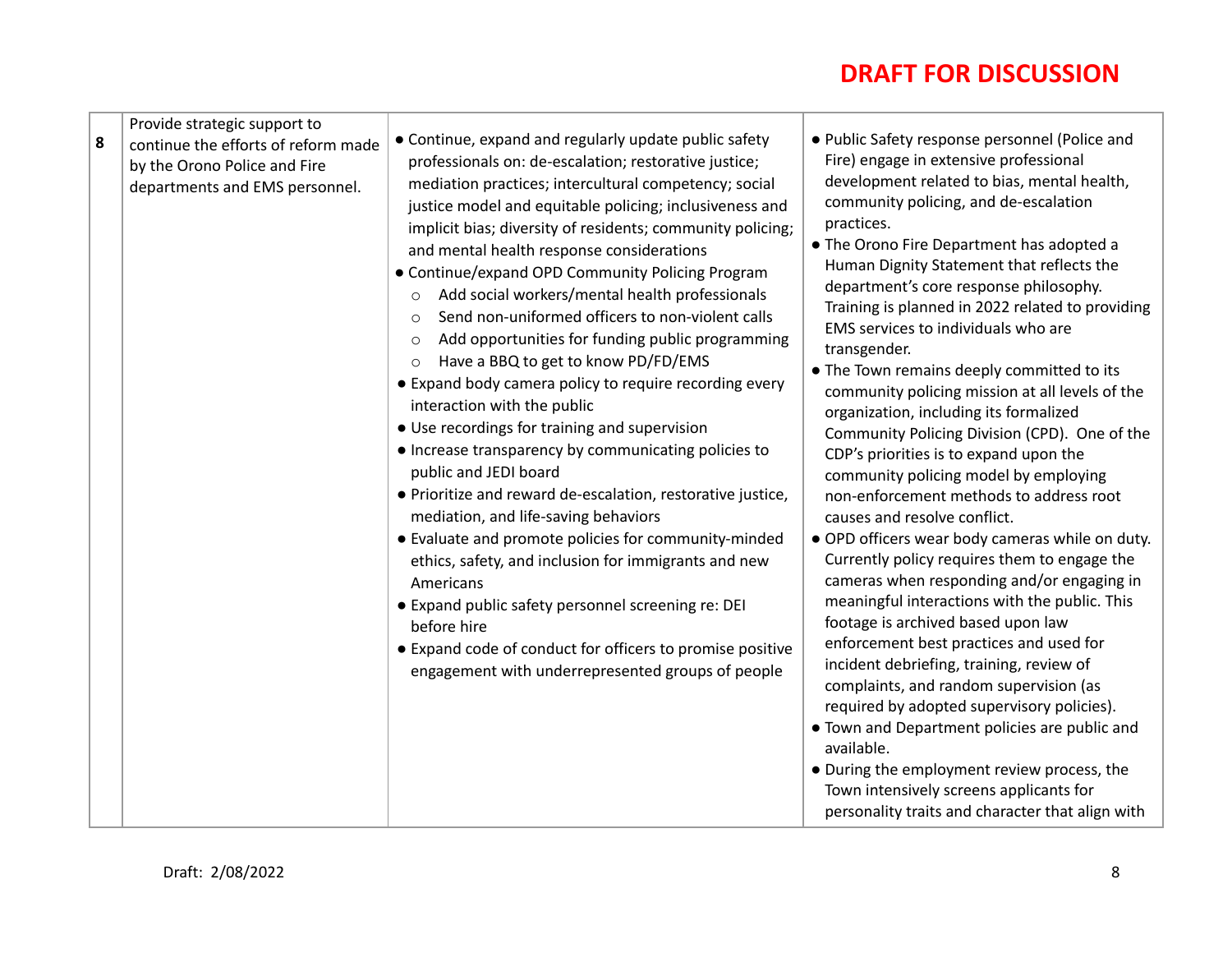| 8                | (Continued)                                                                                                                                                                    |                                                                                                                                                                                                                                                                                                                                                                                                                                                                                                                                                                                                                                                                                                                                                                                                                                                                                                                                                                                                                               | community-oriented policing in a diverse<br>community. Final candidates undergo<br>polygraph and psychological examinations as<br>well as extensive background investigation<br>before formally hired. During this background<br>review, the Town is specifically evaluating the<br>candidate for, among other things,<br>commitment to equitable policing that aligns<br>with the OPD's commitment to socially<br>responsive policing.                                                                                                                                                                                                                                                                                                                                                                                                                                                                                                                                                        |
|------------------|--------------------------------------------------------------------------------------------------------------------------------------------------------------------------------|-------------------------------------------------------------------------------------------------------------------------------------------------------------------------------------------------------------------------------------------------------------------------------------------------------------------------------------------------------------------------------------------------------------------------------------------------------------------------------------------------------------------------------------------------------------------------------------------------------------------------------------------------------------------------------------------------------------------------------------------------------------------------------------------------------------------------------------------------------------------------------------------------------------------------------------------------------------------------------------------------------------------------------|------------------------------------------------------------------------------------------------------------------------------------------------------------------------------------------------------------------------------------------------------------------------------------------------------------------------------------------------------------------------------------------------------------------------------------------------------------------------------------------------------------------------------------------------------------------------------------------------------------------------------------------------------------------------------------------------------------------------------------------------------------------------------------------------------------------------------------------------------------------------------------------------------------------------------------------------------------------------------------------------|
| $\boldsymbol{9}$ | Appropriately celebrate, reflect and<br>honor history, traditions, culture,<br>and diversity in Orono, particularly<br>of the Penobscot Nation and<br>Wabanaki Tribal Nations. | • Develop and align current and new events into a<br>schedule with goal of building a sense of belonging<br>Hold community festival that includes<br>$\circ$<br>multi-cultural aspects<br>Host educational opportunities related to diversity<br>$\circ$<br>Consider celebrating Juneteenth and advocate for<br>$\circ$<br>State holiday<br>Begin all Town and Council meetings by reading<br>$\circ$<br>the Land Acknowledgement<br>• Use Town signage to welcome and display diversity<br>through:<br>Highlighting Penobscot language and history<br>$\circ$<br>Using different languages to welcome people<br>$\circ$<br>Recognize holidays, sending wishes to community<br>$\circ$<br>Expand and share religious and cultural holidays on<br>$\Omega$<br>Town Calendar and refer to it on social media posts<br>about these events<br>• Acknowledge impacts of colonialism in Orono's history<br>and repair harm<br>. Build on Land Acknowledgement statement to<br>recognize and share history of town land, John Marsh, | • Staff heavily promotes UMaine's Annual<br>Culturefest that is hosted by the International<br>Program and is free to the community<br>• Beyond formally adopted observed holidays,<br>the Town does not recognize or celebrate any<br>religious holidays<br>• Currently, the Town allocates approximately 24<br>hours of staff time per week to communication<br>and graphic design. This includes development<br>of flyers, the Annual Report, departmental<br>support for program specific communication,<br>website maintenance, social media<br>communication, etc. Along with this, the<br>Assistant Town Manager and administrative<br>support staff attempt to fill in the gaps;<br>however, there is not a consistent cohesive<br>communications and marketing approach due<br>to significant resource constraints. Additional<br>communications initiatives or more than<br>piecemeal approach would require either<br>additional staffing or a reallocation of staff<br>priorities. |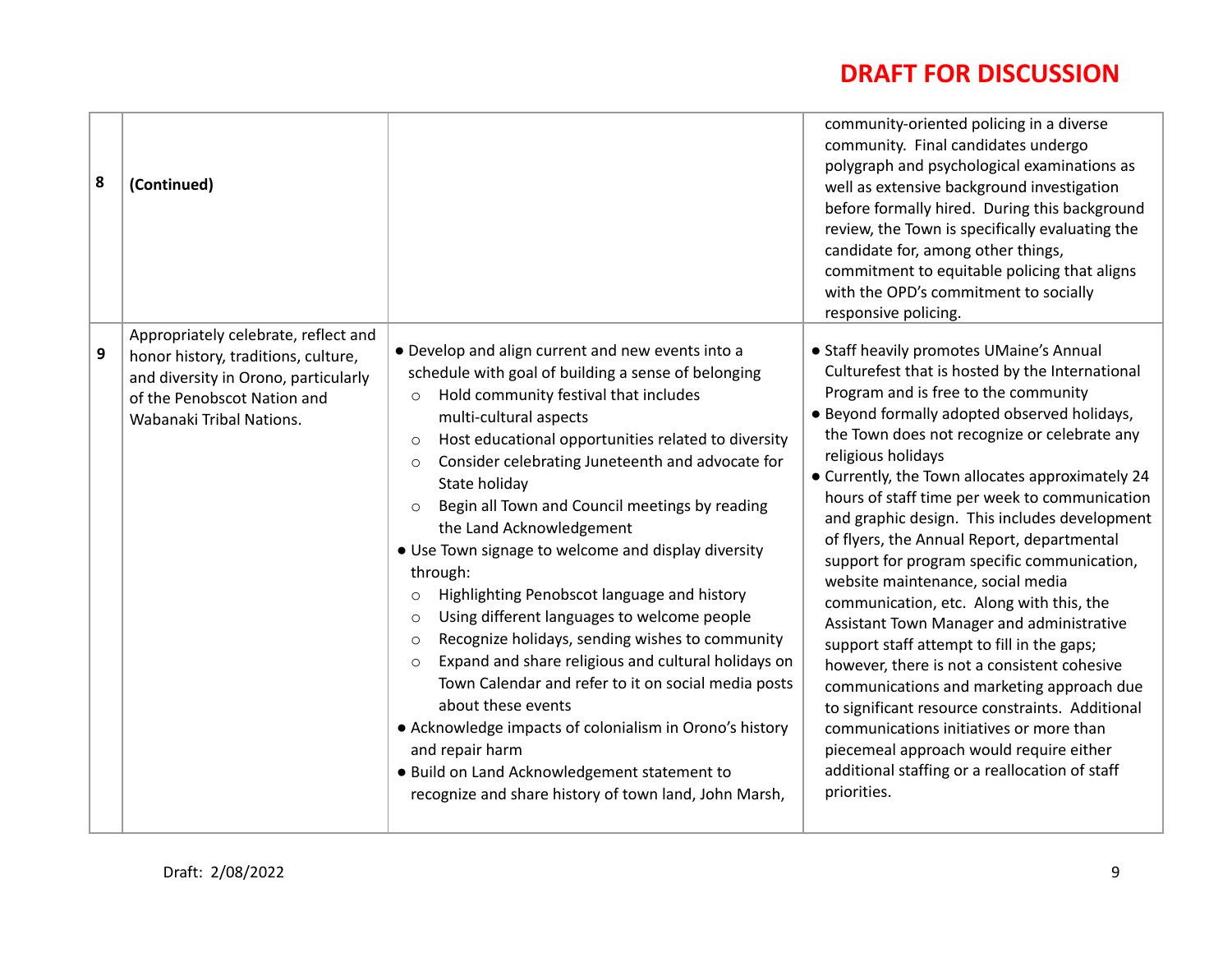| 9  | (Continued)                                                                                                                                                                                                                                            | Chief Orono, and relationship with the Penobscot<br>Nation<br>Highlight tribal history and land deals - after Chief<br>$\circ$<br>Orono<br>Add land acknowledgement to letter head, emails,<br>$\circ$<br>signage<br>More recognition of ongoing tribal issues<br>$\circ$<br>Identify opportunities to recognize harm and<br>$\circ$<br>provide opportunities to heal<br>Commission academic and oral histories of Chief<br>$\Omega$<br>Orono by individuals from Wabanaki Nations<br>Redesign Town seal leveraging Wabanaki<br>$\circ$<br>Engagement                                                                                                                                                                                                                                                                     | . In the 1990's the Town Council worked with the<br>Penobscot Nation to redesign the Town seal.                                                                                                                                                                                                                                                                                                                                                                                                                                                                                                                                                                                                                                                                                                                                                                                                                    |
|----|--------------------------------------------------------------------------------------------------------------------------------------------------------------------------------------------------------------------------------------------------------|---------------------------------------------------------------------------------------------------------------------------------------------------------------------------------------------------------------------------------------------------------------------------------------------------------------------------------------------------------------------------------------------------------------------------------------------------------------------------------------------------------------------------------------------------------------------------------------------------------------------------------------------------------------------------------------------------------------------------------------------------------------------------------------------------------------------------|--------------------------------------------------------------------------------------------------------------------------------------------------------------------------------------------------------------------------------------------------------------------------------------------------------------------------------------------------------------------------------------------------------------------------------------------------------------------------------------------------------------------------------------------------------------------------------------------------------------------------------------------------------------------------------------------------------------------------------------------------------------------------------------------------------------------------------------------------------------------------------------------------------------------|
| 10 | Conduct a detailed assessment of<br>the Town of Orono's disability,<br>accessibility and safety that will<br>identify opportunities for<br>improvement, lead to expanded<br>access, and plan for enforcement of<br>access for those with disabilities. | • Create an Orono accessibility resource guide<br>Post inventory of accessibility resources online and<br>$\circ$<br>in public and private spaces that detail parking<br>spaces, accessible entrances, voice amplifiers,<br>crosswalk speakers, advocates/allies, translators,<br>etc.<br>. Prioritize accessibility for the mobility impaired -<br>downtown, sidewalks and curb cuts, crosswalks (esp<br>Main Street), bridge and up Main Street, Town Office,<br>and Town parking.<br>• Create an inclusive policy that supports current<br>handicap parking spaces<br>Add new spaces<br>$\circ$<br>Actively enforce use of spaces<br>$\circ$<br>• Expand access to Town meetings and events<br>Provide ASL interpreters at all public meetings<br>$\circ$<br>Have closed-captioning at all virtual meetings<br>$\circ$ | • Before an inventory could be posted, an audit<br>would need to be conducted.<br>• The Town prioritizes accessibility and ADA<br>best practices when managing construction<br>projects. Construction projects are often<br>prioritized based upon safety, infrastructure<br>deterioration, and funding opportunities. The<br>Town is currently working through the Main<br>Street Pedestrian Safety and ADA Project. A<br>representative community advisory group<br>worked with staff and consultants to develop<br>a conceptual design for the corridor. Priority<br>upgrades for the middle portion of the<br>corridor (Westwood to Bennoch Road) are<br>funded and in final design with a plan to bid<br>for the 2022 construction season.<br>• Staff recommends hiring a consultant to<br>inventory handicap parking spaces and<br>provide design guidance for those that do not<br>meet ADA best practices. |